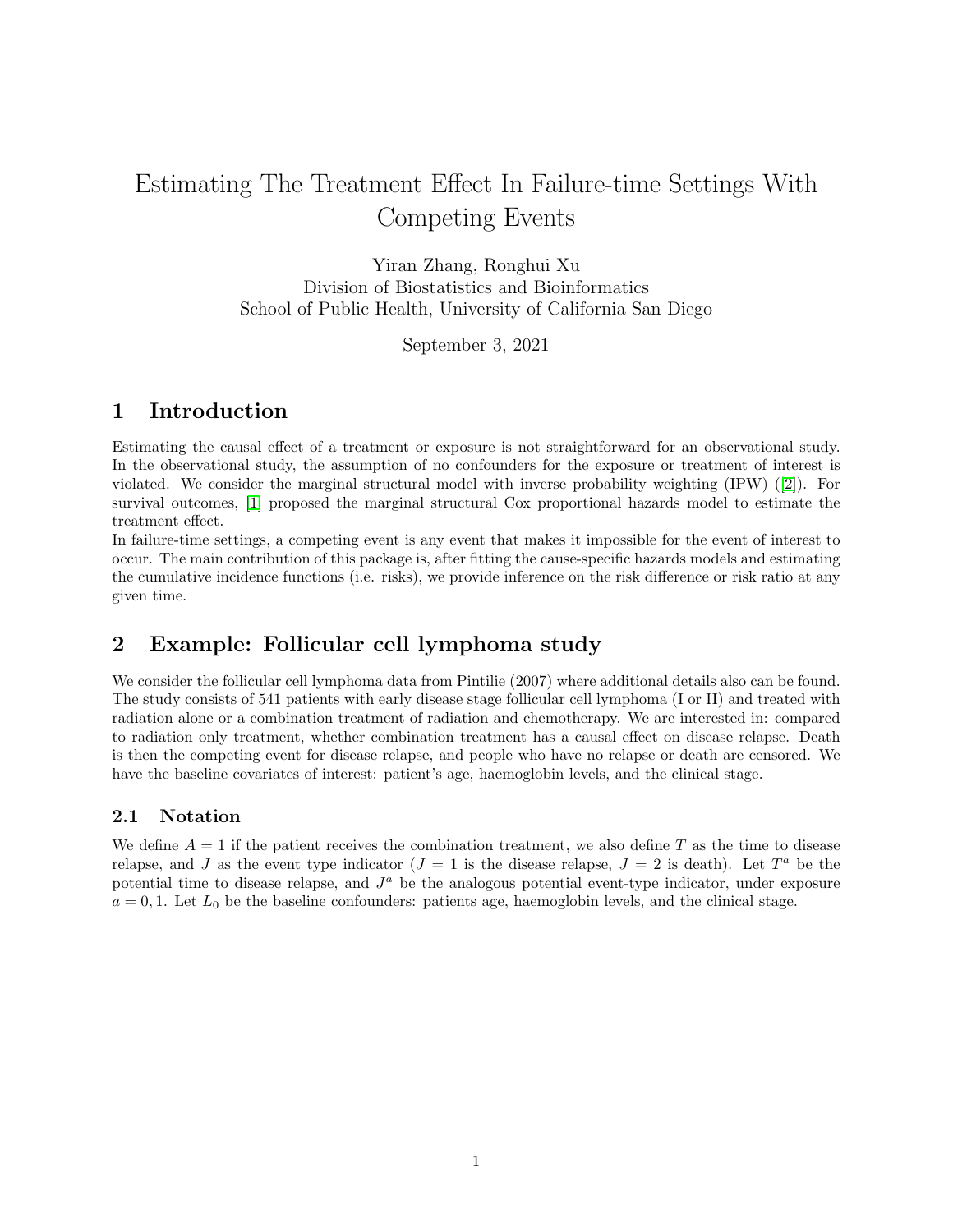## 2.2 Statistical Methods

The causal relationship can be shown from the below DAG:



We make the following assumptions:

- (i) Exchangeability:  $(T^a, J^a) \perp A | L_0$
- (ii) Positivity:  $P(A = a | L_0) > 0$
- (iii) Consistency: If A=a, then  $T^a = T$ ,  $J^a = J$ .

We specify the marginal structural cause-specific cox proportional hazards model for event  $j = 1, 2$ :

$$
\lambda_{T^a, J^a = j}(t) = \lambda_{0j}(t)e^{\beta_j * a},
$$

which is the cause-specific hazard of  $T^a$  at t under treatment a,  $\lambda_{0j}(t)$  is the unspecified baseline cause-specific hazards for event j,  $e^{\beta_j}$  is the causal cause-specific hazard ratio for the effects of combination treatment.

Since we do not always observe the counterfactual outcome, in order to estimate the parameter  $\beta_i$ , we use the IPW to create a pseudo population. The inverse probability weights for treatment  $A=a$  can be defined as:

$$
W(a) = \frac{1}{P(A = a|L_0)}
$$

and the stabilized inverse probability weights for treatment  $A=a$  will be:

$$
SW(a) = \frac{P(A=a)}{P(A=a|L_0)}
$$

#### Estimating the cumulative incidence function (CIF)

After we estimating the cause specific hazard:  $\lambda_j^a$  using IPW, we could estimate the corresponding CIF. We could use:

$$
\hat{P}(T^a < t, J^a = j) = \int_0^t \hat{S}^a(u) d\hat{\Lambda}^a_j(u),
$$

where  $\hat{S}^a(u)$  is the estimated over all survival function for  $T^a$ ,  $\hat{S}^a(u) = e^{-\hat{\Lambda}_1^a(u) - \hat{\Lambda}_2^a(u)}$ ,  $\hat{\Lambda}_j^a(u) = \hat{\Lambda}_{0j}(u)e^{\hat{\beta}_j * a}$ , and  $\hat{\Lambda}_{0j}(u)$  is a Breslow-type estimator of the baseline cumulative hazard (for j=1,2).

### 2.3 Data Analysis

#### 2.3.1 Generate the weights

We first need to generate the IPW weights for the data, the function doPS will help us to do that: after having fit the doPS object, we will have a new dataset containing 2 types of the weights and the propensity score.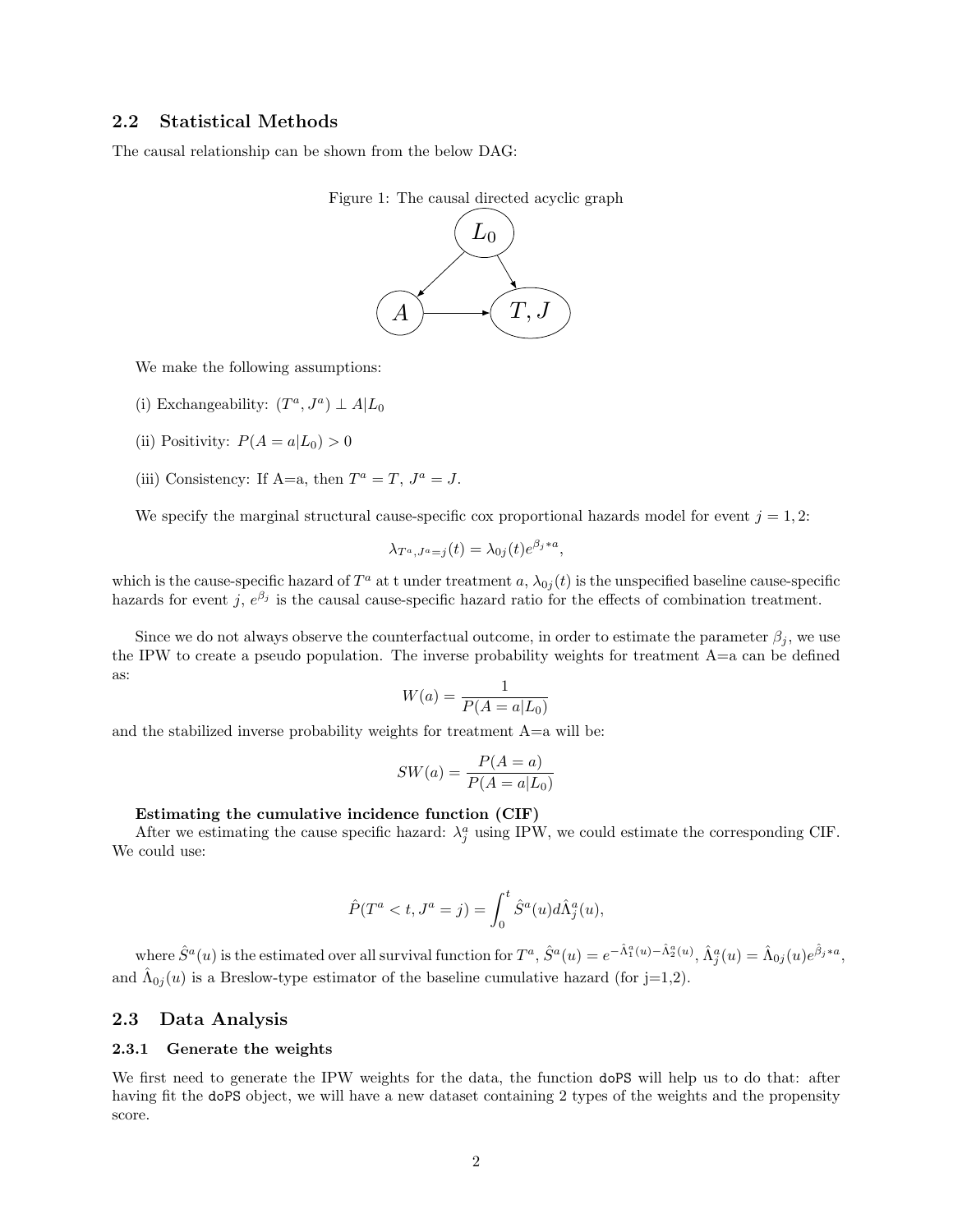```
> ## Change the treatment name
> follic$treatment <- ifelse(follic$ch=="Y","Combination treatment","Radiation alone")
> ## Distribution of the treatment
> table(follic$treatment)
Combination treatment Radiation alone
                118 423
> ## make the stage as the character variable:
> follic$clinstg <- ifelse(follic$clinstg==1,"Stage I","Stage II")
> ## Generate the weight:
> OUT1 <- doPS(dat = follic,
+ Trt = "treatment",
+ Trt.name = "Combination treatment",
+ VARS. = c("age","hgb","clinstg"))
> follic1 <- OUT1[["Data"]]
```
After having fit the doPS object, we then can check the distribution of the propensity score:

### > plot(OUT1)



We can also check the balance as measured by standardized mean differences between the treated and control samples: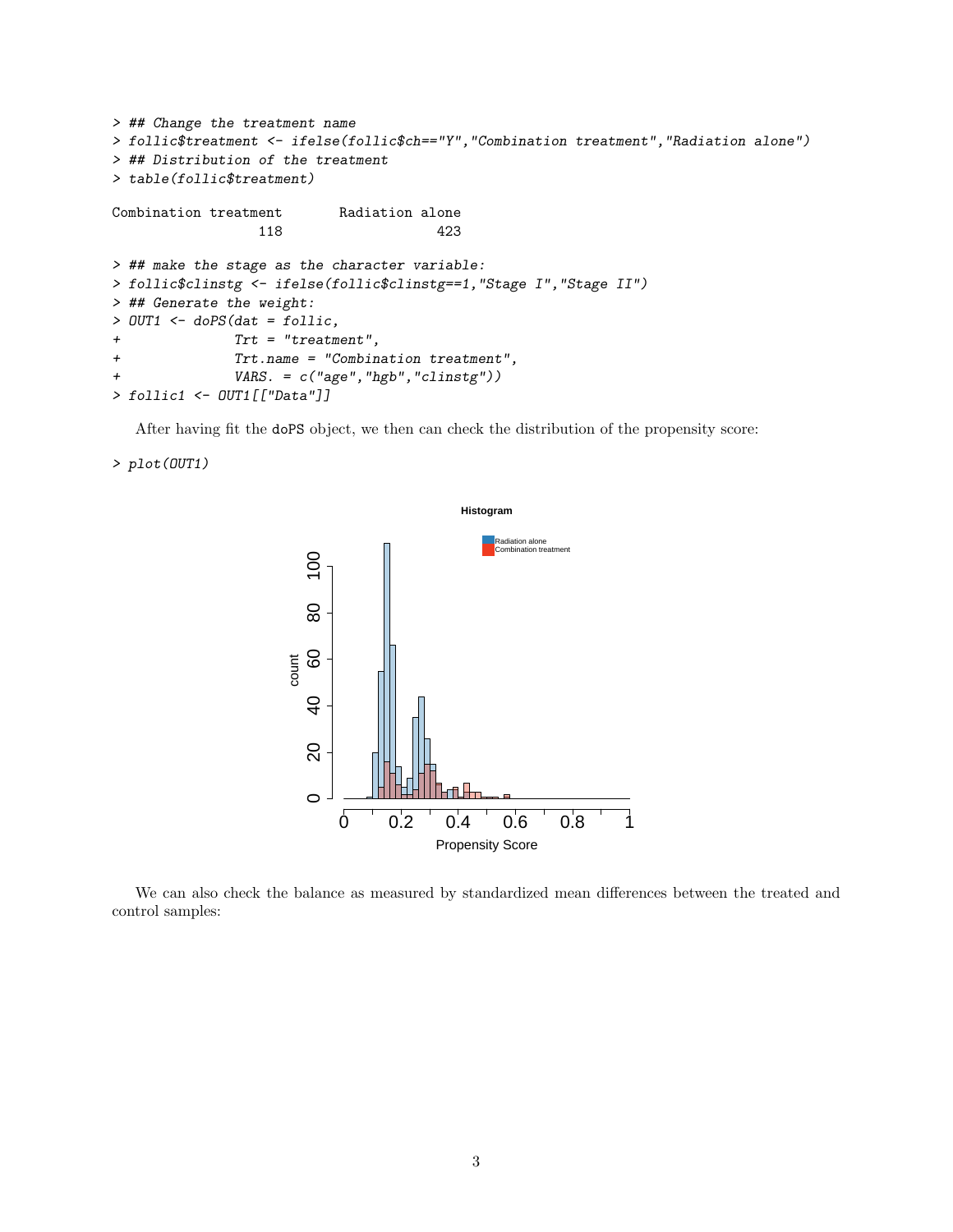

We can tell from the second plot that all the baseline covariates are balanced well: SMD between  $-0.1$ and 0.1.

### 2.3.2 Estimating the parameters

After having the estimated propensity scores and IPW, the next step is to fit the marginal structural Cox proportional hazard model for estimating treatment effects: we fit the model using the stabilized weight as the example:

```
> tab1 <- weight_cause_cox(follic1,
+ time = "time",
+ time2 = NULL,
+ Event.var = "status.1",
+ Event = "Disease relapse",
+ weight.type = "Stabilized",
+ ties = NULL)
> tab1
               Estimate Robust SE z-value p-value Hazard Ratio
Combination treatment "$-0.258$" "$0.186$" "$-1.39$" "$0.165$" "$0.773$"
               95\\% CI
Combination treatment "($0.537$, $1.112$)"
```
From the results, we can see that the estimated hazard ratio is 0.773 with 95% CI (0.537, 1.112), so there is no significant treatment causal effect.

### 2.3.3 Estimating the CIF:

We can also estimate the CIF from the data for the different event types, the 95% confidence interval of the CIF is calculated by bootstrap. We estimate the CIF for the disease relapse first:

> cif.dr <- cif\_est(follic1, + time = "time", + time2 = NULL, + Event.var = "status.1",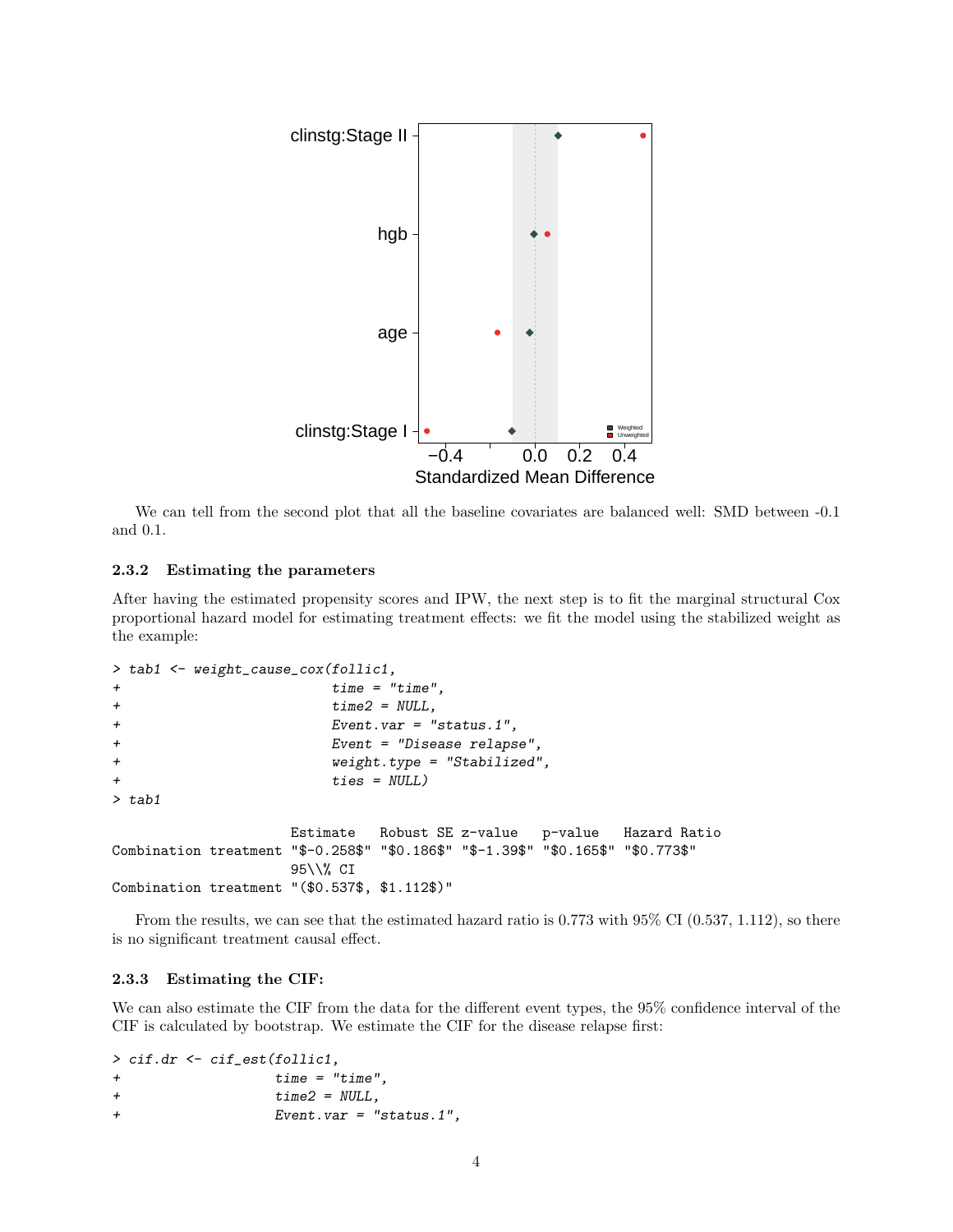```
+ Events = c("Disease relapse","Death"),
+ cif.event = "Disease relapse",
+ weight.type = "Stabilized",
+ ties = NULL,
+ risktab = TRUE,
+ risk.time = 10)
> cif_dr <- cif.dr$cif_data
> risk_dr10 <- cif.dr$risk_tab
```
We can plot the CIF function with 95% confidence interval:

```
> plot_est_cif(cif.dat = cif_dr,
+ color = c("#1c9099","#756bb1"),
+ ci.cif = TRUE)
```


We can also show the risk difference and risk ratio (with  $95\%$  CI) at time  $= 10$ :

```
> risk_dr10
```

```
Risk Difference (95\\% CI) Risk Ratio (95\\% CI)
time: 10 $-0.082$ ($-0.109,0.104$) $0.838$ ($0.793,1.214$)
```
We can then estimate the CIF for death:

```
> cif.death <- cif_est(follic1,
+ time = "time",
+ time2 = NULL,
+ Event.var = "status.1",
+ Events = c("Disease relapse","Death"),
+ cif.event = "Death",
+ weight.type = "Stabilized",
+ ties = NULL,
+ risktab = TRUE,
+ risk.time = 10)
> cif_death <- cif.death$cif_data
> risk_death10 <- cif.death$risk_tab
```